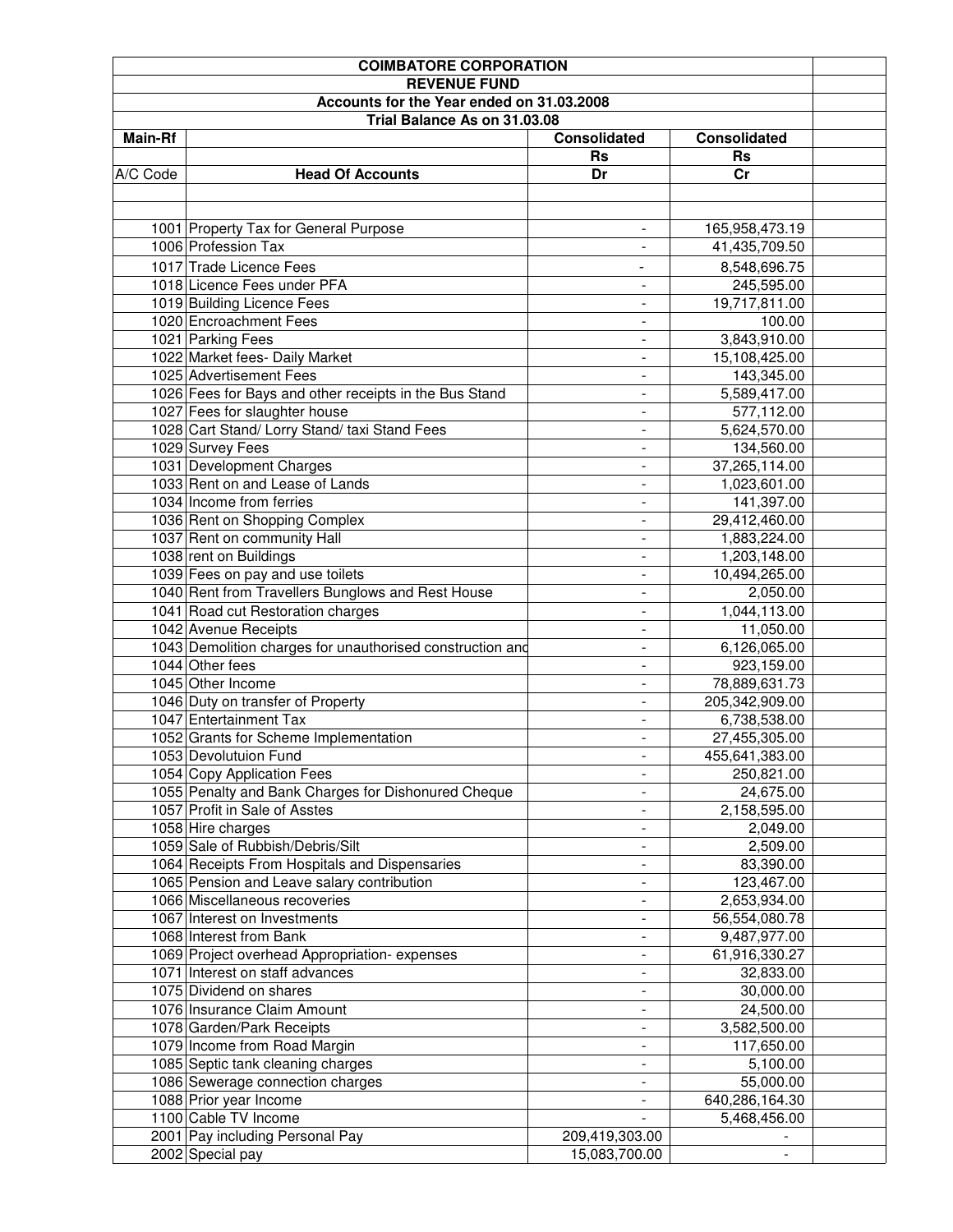| ~~<br>٦r | - |  |
|----------|---|--|
|          |   |  |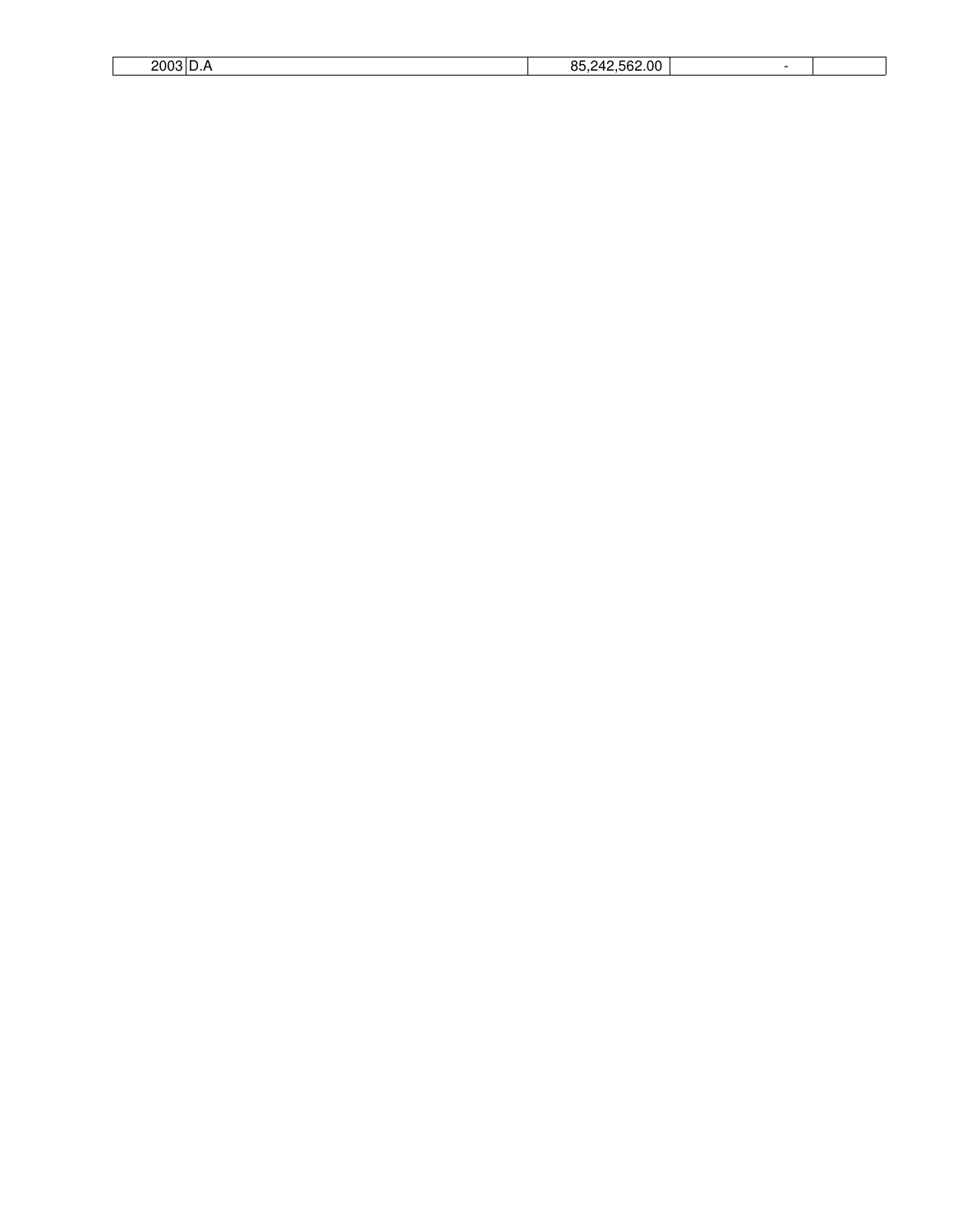|      | 2004 Interim Relief                                         | 30,810.00      |                          |  |
|------|-------------------------------------------------------------|----------------|--------------------------|--|
|      | 2005 H.R.A                                                  | 14,167,619.00  |                          |  |
|      | 2006 C.C.A                                                  | 4,179,385.00   |                          |  |
|      | 2007 Cash Allowance                                         | 458,359.00     |                          |  |
|      | 2008 Conveyance Allowance                                   | 291,804.00     |                          |  |
|      | 2009 Medical Allowance                                      | 1,924,046.00   | $\overline{\phantom{0}}$ |  |
|      | 2010 Other Allowance                                        | 1,432,713.00   | $\overline{\phantom{0}}$ |  |
|      | 2011 Ex-Gratia/Bonus                                        | 7,046,963.00   |                          |  |
|      |                                                             |                | $\overline{\phantom{0}}$ |  |
|      | 2012 Travel expense                                         | 652,202.00     | $\overline{\phantom{a}}$ |  |
|      | 2014 Supply of Uniform                                      | 2,432,502.00   | $\overline{\phantom{0}}$ |  |
|      | 2015 Telephone Charges                                      | 2,719,463.00   | $\overline{\phantom{0}}$ |  |
|      | 2016 Light Vehicles-Maintenance                             | 4,827,702.00   | -                        |  |
|      | 2017 Legal Expenses                                         | 762,011.00     | $\overline{\phantom{0}}$ |  |
|      | 2018 Stationery And printing                                | 6,036,604.50   | $\overline{\phantom{0}}$ |  |
|      | 2019 Advertisement Charges                                  | 3,266,286.00   | $\overline{\phantom{0}}$ |  |
|      | 2020 Other Expenses                                         | 2,686,738.00   | $\overline{\phantom{0}}$ |  |
|      | 2026 Computer Operational Expenses                          | 6,551,165.00   | $\overline{\phantom{a}}$ |  |
|      | 2028 Bank Charges                                           | 40,393.72      | $\overline{\phantom{a}}$ |  |
|      | 2029 Interest on Loans /ways and Means Advance / Overd      | 9,615,924.00   |                          |  |
|      | 2031 Pension (Superannuation/Retiring/ Invalid etc.,/ Famil | 92,111,322.00  |                          |  |
|      | 2032 Commuted Value Of Pension                              | 8,435,727.00   |                          |  |
|      | 2033 Death cum retirement Gratutity                         | 11,265,808.00  | $\overline{\phantom{0}}$ |  |
|      | 2035 Group Insurance Sheme -Management Contribution         | 1,959,540.00   |                          |  |
|      | 2036 Audit Fees                                             |                |                          |  |
|      |                                                             | 2,114,375.00   | $\overline{\phantom{a}}$ |  |
|      | 2038 Depreciation                                           | 314,450,270.00 | $\overline{\phantom{0}}$ |  |
|      | 2041 Prior Year Expenses                                    | 50,043,143.61  | $\overline{\phantom{a}}$ |  |
|      | 2046 Books and Periodicals and Magazines                    | 69,088.00      | $\frac{1}{2}$            |  |
|      | 2047 Postage and Telegrams and fax Charges                  | 445,988.00     | -                        |  |
|      | 2048 Electricity Consumptiom Charges for office Buildings   | 13,876,755.00  | -                        |  |
|      | 2049 Maintenance of Office Buildings                        | 304,760.00     | $\overline{\phantom{0}}$ |  |
|      | 2050 Repairs and Maintenance of Office Tools and Plants     | 76,642.00      | $\overline{\phantom{0}}$ |  |
|      | 2051 Training Programme-Expenses                            | 7,000.00       | $\overline{\phantom{0}}$ |  |
|      | 2052 Professional Charges                                   | 391,474.00     | $\overline{\phantom{0}}$ |  |
|      | 2053 Pension and Leave Salary Contribution                  | 1,551,865.00   | $\overline{\phantom{a}}$ |  |
|      | 2054 Contributions                                          | 11,851,425.00  | $\overline{\phantom{a}}$ |  |
|      | 2056 Exhibition expenses                                    | 477,739.00     | $\overline{\phantom{a}}$ |  |
|      | 2061 Sitting fees /Honorarium for the Councillors           | 413,450.00     |                          |  |
|      | 2062 Council Department _travel Expenses                    | 5,400.00       | $\frac{1}{2}$            |  |
|      | 2063 Expenses on Hospitality/Entertainment                  | 86,425.00      |                          |  |
|      |                                                             |                |                          |  |
|      | 2064 Expenses on opening Ceremonies                         | 94,910.00      |                          |  |
|      | 2065 Election expenses                                      | 101,563.00     |                          |  |
|      | 2070 Heavy Vehicles- Maintenance                            | 31,605,858.00  | $\overline{\phantom{a}}$ |  |
|      | 2071 Repairs and Maintenace-Roads and Pavements-Con         | 547,628.00     | $\overline{\phantom{0}}$ |  |
|      | 2072 Repairs and Maintenance-Roads and Pavements-Bla        | 2,225,696.00   | $\overline{\phantom{0}}$ |  |
|      | 2073 Repairs and Building - Buildings                       | 2,893,437.00   | ۰.                       |  |
|      | 2074 Repairs and Building - Subways and cause ways          |                | $\overline{\phantom{0}}$ |  |
|      | 2075 Repairs and Maintenance- Bridges and Flyovers          | 446,891.00     | $\overline{\phantom{0}}$ |  |
|      | 2076 Repairs and Maintenance -Storm Water Drains, Open      | 1,378,136.00   | $\overline{\phantom{0}}$ |  |
|      | 2077 Repairs and Maintenace- Instruments, Plkant and Ma     | 407,683.00     |                          |  |
| 2079 |                                                             | 139,217.00     | ۰                        |  |
|      | 2080 Maintenance of Improvement of Slum Areas               | 50,374.00      | $\overline{\phantom{0}}$ |  |
|      | 2081 Maintenance Charges for Railway Leval Crosings/Ov      | 378,867.00     |                          |  |
|      | 2084 Maintenance of Garden/Park                             | 317,282.00     |                          |  |
|      | 2087 Power charges for Head Water works, Pumping statid     | 245,000.00     | $\overline{\phantom{a}}$ |  |
|      | 2088 Power charges for Street Lights                        | 72,842,971.00  | $\overline{\phantom{0}}$ |  |
|      |                                                             |                |                          |  |
|      | 2089 Maintenace expenses for Street Lights                  | 18,518,905.00  | $\overline{\phantom{0}}$ |  |
|      | 2090 Wages                                                  | 2,464,072.00   |                          |  |
|      | 2092 Petrol / Diesel Evaporation                            |                | $\overline{\phantom{0}}$ |  |
|      | 2096 Removal Debris                                         | 3,942,697.00   | $\overline{\phantom{0}}$ |  |
|      | 2100 Sanitary/Conservancy Expenses                          | 44,414,964.00  | Ξ.                       |  |
|      | 2101 Expenses on Sanitary Materials                         | 201,229.00     | $\overline{\phantom{0}}$ |  |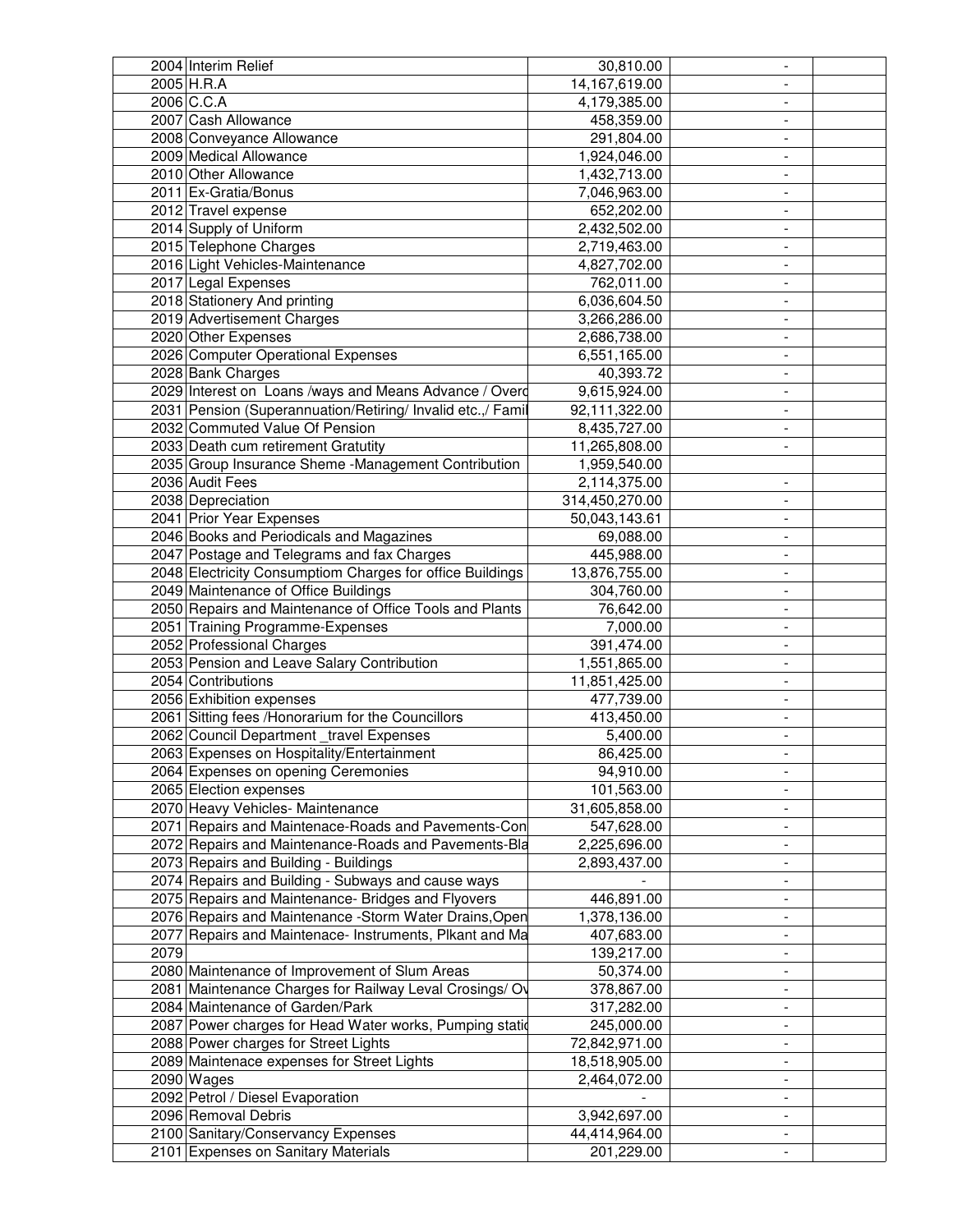| <b>2105</b><br>Yaro<br>.or<br>- 10<br>IDOSI<br>"" ⊔<br>пе<br>1 H S | $\sim$<br>റേറ<br>n |  |
|--------------------------------------------------------------------|--------------------|--|
|                                                                    |                    |  |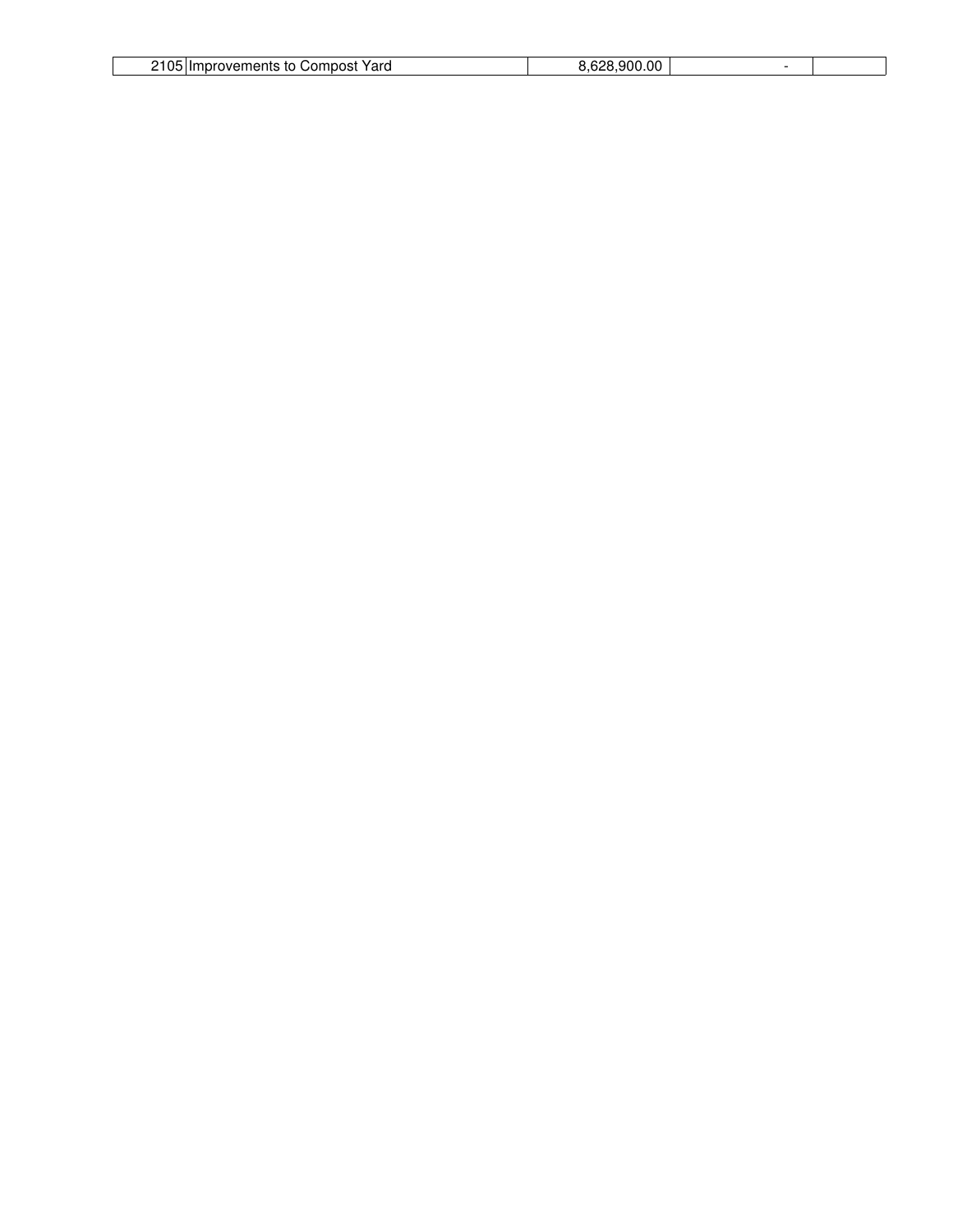|      | 2106 Anti Filaria/ Anti Malaria Operations                                                      | 1,390,370.00    |                          |  |
|------|-------------------------------------------------------------------------------------------------|-----------------|--------------------------|--|
|      | 2107 Cost of Medicines                                                                          | 3,988,997.90    |                          |  |
|      | 2108 Rent on Buildings                                                                          | 42.00           |                          |  |
|      | 2109 Hospital Expenses other than Medicines                                                     | 261,948.60      |                          |  |
|      | 2110 Diet to Patients                                                                           | 33,734.00       |                          |  |
|      | 2119 Fodder (Animal Feed)                                                                       | 2,238,217.00    |                          |  |
|      | 2120 Zoological Garden - Maintenance                                                            | 1,034,650.00    |                          |  |
|      | 2123 Maintenance of Kalyana Mandapam / Community Hal                                            | 772,855.00      | $\overline{\phantom{a}}$ |  |
|      | 3001 Specific Stock Account                                                                     | 2,701,140.00    | $\overline{\phantom{a}}$ |  |
|      | 3002 Property Tax Recoverable-Current                                                           | 36,676,853.50   | $\overline{\phantom{a}}$ |  |
|      | 3003 Property Tax Recoverable-Arrears                                                           | 211,300,367.45  | $\overline{\phantom{a}}$ |  |
|      | 3005 Professsional Tax Recoverable -current                                                     |                 |                          |  |
|      | 3006 Professsional Tax Recoverable - Arrears                                                    | 76,967,088.59   | $\overline{\phantom{a}}$ |  |
|      |                                                                                                 |                 | $\overline{\phantom{0}}$ |  |
|      | 3009 Licence Fees and Other Fees Recoverable - Current<br>3011 Lease Amount Recoverable Current |                 |                          |  |
|      |                                                                                                 | 21,719,677.00   |                          |  |
|      | 3012 Lease Amount Recoverable Current                                                           | 45,217,139.00   | $\overline{\phantom{a}}$ |  |
|      | 3014 Water Charges Recoverable-Current                                                          |                 | $\overline{a}$           |  |
|      | 3015 Water Charges Recoverable-Arrear                                                           |                 |                          |  |
|      | 3017 Rent on Builldings-Recoverable-Current                                                     | 4,138,469.50    |                          |  |
|      | 3018 Rent on Builldings-Recoverable-Arrears                                                     | 24,124,699.05   |                          |  |
|      | 3023 Specific Grant Receivable                                                                  | 371,577,997.00  | $\overline{\phantom{a}}$ |  |
|      | 3024 Cost on sale of Land/ Building-Recoverable                                                 | 20,324,617.00   |                          |  |
|      | 3025 Interest Accrued on Fixed Deposit/Dividend due on S                                        | 379,294.00      |                          |  |
|      | 3026 Road Cut Restoration-Telephone Department=Recov                                            |                 |                          |  |
|      | 3027 Road Cut Restoration-Others=Recoverable                                                    |                 | $\overline{\phantom{a}}$ |  |
|      | 3028 Festival Advance                                                                           | 2,713,670.00    | $\overline{\phantom{a}}$ |  |
|      | 3029 Handloom Advance                                                                           |                 | $\overline{\phantom{a}}$ |  |
|      | 3030 Khadi Advance                                                                              |                 | $\overline{\phantom{a}}$ |  |
|      | 3031 Education Advance                                                                          |                 | $\overline{\phantom{a}}$ |  |
|      | 3033 Immediate Relief Advance                                                                   | 216,000.00      | $\overline{\phantom{a}}$ |  |
|      | 3037 Tour Advance                                                                               | 946,389.00      | $\overline{a}$           |  |
| 3038 |                                                                                                 | (4,900.00)      |                          |  |
|      | 3039 Warm Clothing Advance                                                                      | (1,900.00)      | $\overline{\phantom{a}}$ |  |
|      | 3042 Bicycle Advance                                                                            | (3,384.00)      | $\overline{\phantom{a}}$ |  |
|      | 3043 Motor Cycle Advance                                                                        | 182,225.00      | $\overline{\phantom{a}}$ |  |
|      | 3044 Car Advance                                                                                | 15,000.00       |                          |  |
|      | 3045 Marriage Advance                                                                           | 595,526.00      |                          |  |
|      | 3046 House Building Advance                                                                     | 5,867,272.00    | $\frac{1}{2}$            |  |
|      | 3047 Interest on Staff Advances-Recoverable Account                                             | 172,015.00      |                          |  |
|      | 3048 wages To Technical Assistants (Petty Supervision Ch                                        |                 |                          |  |
|      | 3051 Advance to the Suppliers                                                                   | 43,913,791.00   |                          |  |
|      | 3052 Advance to the Contractors                                                                 | 1,107,378.00    | $\overline{\phantom{a}}$ |  |
|      | 3053 Material Cost recoverable Account-Contractors                                              |                 | $\overline{\phantom{a}}$ |  |
|      | 3054 Advance Recoverable-Expenses                                                               | 2,038,123.00    | $\overline{\phantom{a}}$ |  |
|      | 3055 Other Advances- Recoverable                                                                | 82,949,781.00   | $\blacksquare$           |  |
|      | 3056 Deposits-Recoverable                                                                       | 1,870,380.00    | $\overline{\phantom{a}}$ |  |
|      | 3057 Prepaid expenses                                                                           |                 | $\overline{\phantom{a}}$ |  |
|      | 3058 General Imprest Account                                                                    | 237,924.50      | $\overline{\phantom{a}}$ |  |
|      | 3060 Collection account Bank                                                                    | 140,827,345.36  | $\overline{\phantom{a}}$ |  |
|      | 3061 Collection account Bank                                                                    | 99,225,074.92   | $\overline{\phantom{a}}$ |  |
|      | 3063 Collection account Bank                                                                    | 17,019,160.00   | $\overline{\phantom{a}}$ |  |
|      | 3064 Devolution Fund Account Bank Of India                                                      | 283,219,826.58  |                          |  |
|      | 3065 Personal Deposit A/c Treasury                                                              | 3,448,682.00    |                          |  |
|      | 3066 Payment Account Bank                                                                       | 58,611,256.45   |                          |  |
|      |                                                                                                 | 33,180,421.28   | $\overline{\phantom{0}}$ |  |
|      | 3070 Fixed deposit                                                                              | 910,497,909.38  | $\overline{\phantom{a}}$ |  |
|      | 3072 Miscellaneous recoveries- Receivable                                                       |                 | $\overline{\phantom{a}}$ |  |
| 3085 | $\mathbf 0$                                                                                     | 419,192.00      | $\overline{\phantom{a}}$ |  |
|      |                                                                                                 |                 |                          |  |
| 3098 | 3090 Other bank account as per contra                                                           | 2,848,087.00    | $\overline{\phantom{a}}$ |  |
|      | 0                                                                                               |                 | $\overline{\phantom{a}}$ |  |
|      | 3100 Interfund Transfers                                                                        | (78,074,889.85) |                          |  |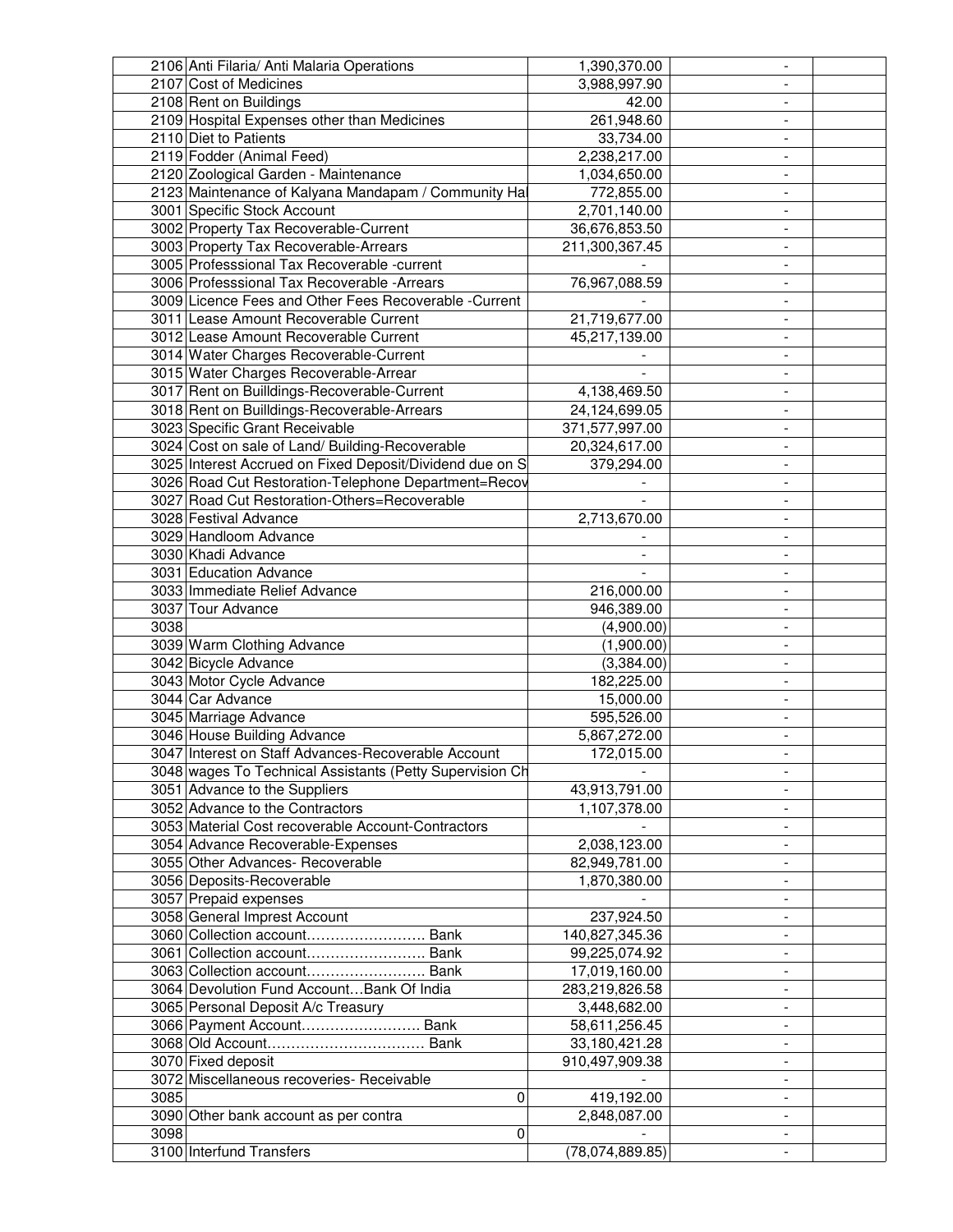| <b>Block</b><br>21 N.<br>sross'<br>anı<br>$-1$<br>___ | 947.00<br>◡ |  |
|-------------------------------------------------------|-------------|--|
|                                                       |             |  |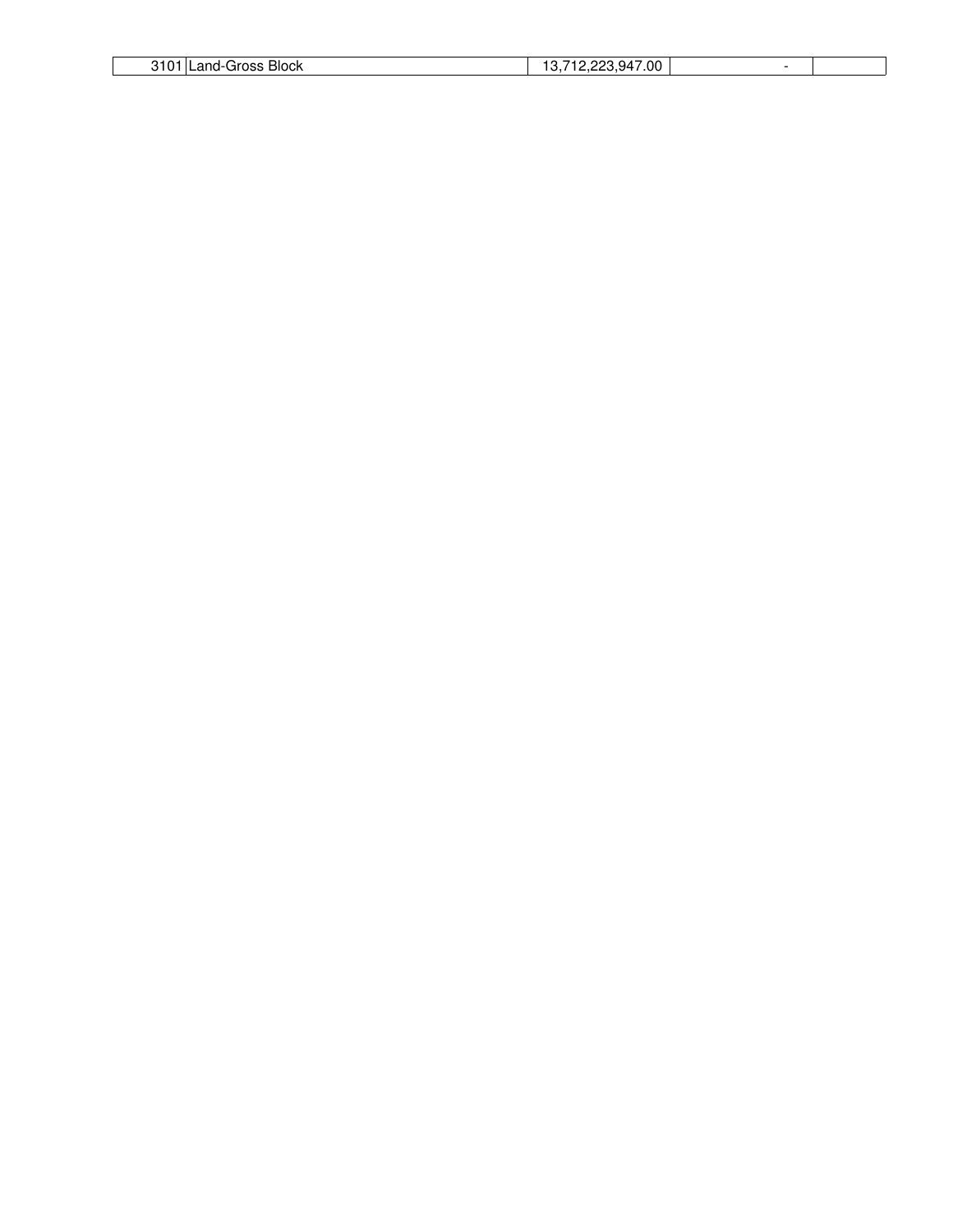| 3102 Buildings-Gross Block                                                                           | 741,509,155.00           |                              |  |
|------------------------------------------------------------------------------------------------------|--------------------------|------------------------------|--|
| 3103 Sub-ways and causeways-Gross Block                                                              | 1,384,641.00             |                              |  |
| 3104 Bridges and Flyovers- Gross Block                                                               | 16,420,236.00            |                              |  |
| 3105 Strom water Drains, Open Drains and Culverts- Gros                                              | 430,110,404.00           |                              |  |
| 3106 Heavy Vehicles--Gross Block                                                                     | 5,877,886.00             | $\overline{\phantom{0}}$     |  |
| 3107 Light Vehicles- Gross Block                                                                     | 9,310,215.00             | $\overline{\phantom{0}}$     |  |
| 3108 Other Vehicles- Gross Block                                                                     | 35,283,150.00            | $\overline{\phantom{a}}$     |  |
| 3109 Furniture, Fixtures and Office Equipments- Gross Blo                                            | 20,411,929.00            | $\overline{\phantom{0}}$     |  |
| 3110 Electrical Installations-Lamps- Light Fittings _Gross B                                         | 209,696,045.96           | $\overline{\phantom{0}}$     |  |
| 3111 Electrical Installations- Others- Gross Block                                                   | 21,799,708.00            |                              |  |
| 3112 Plant And Machineries- Gross Block                                                              |                          | $\overline{\phantom{0}}$     |  |
|                                                                                                      | 28,761,818.00            | $\overline{\phantom{a}}$     |  |
| 3113 Roads and Pavements- Concrete- Gross Block                                                      | 174,138,793.00           | ۰                            |  |
| 3114 Roads and Pavements- Black Topped- Gross Block                                                  | 1,235,697,328.27         | $\overline{\phantom{0}}$     |  |
| 3115 Roads and Pavements- Others- Gross Block                                                        | 5,080,783.00             | $\overline{a}$               |  |
| 3116 Instruments and Equipments in Hospitals, Dispensari                                             | 5,043,891.00             | $\overline{a}$               |  |
| 3117 Tools and Plant- Gross Block- Gross Block                                                       | 1,739,131.00             | ٠                            |  |
| 3118 Public Fountain                                                                                 |                          |                              |  |
| 3121 Projects-in--Progress Account                                                                   | 99,244,017.00            |                              |  |
| 3122 Projects-in--Progress Account- Government Grants                                                | 4,044,340.00             |                              |  |
| 3123 INDIAN BANK A/C N0 102                                                                          | 5,295,513.65             |                              |  |
| 3125 Advances to PWD/ Highways/ Tamil Nadu Constructi                                                | 4,500,000.00             |                              |  |
| 3126 BANK OF INDIA A/C NO17049                                                                       | 1,114,217.00             |                              |  |
| 3127 BANK OF INDIA A/C NO17050                                                                       | 3,681,323.00             |                              |  |
| 3131 Advane to TWARD Board/ Metro Water Board                                                        | 2,400,000.00             | $\overline{\phantom{a}}$     |  |
| 3132 Water Supply Head Works, OHT etc., and Water Sup                                                |                          | $\overline{\phantom{a}}$     |  |
| 3133 Drains and Sewerage pipes, cobduits, channels etc.,                                             | $\overline{\phantom{a}}$ | $\overline{\phantom{a}}$     |  |
| 3134 Ground water wells/ Deep Bore-wells                                                             |                          | $\overline{\phantom{a}}$     |  |
| 3138 Other Items                                                                                     | $\overline{\phantom{a}}$ |                              |  |
| 4001 Accumulated surplus/deficit                                                                     |                          | 15,270,071,545.55            |  |
| 4004 Loans from the Government                                                                       |                          | 56,235,180.00                |  |
| 4005 Loans from HUDCO                                                                                |                          | 978,000.00                   |  |
| 4006 Loans from TUFIDCO                                                                              |                          | 107,887,555.00               |  |
|                                                                                                      |                          |                              |  |
| 4007 Loans from TNUDF                                                                                |                          | 135,000,000.00               |  |
| 4012 Contribution from private parties                                                               |                          | 1,200,000.00                 |  |
|                                                                                                      |                          |                              |  |
| 4013 Contributions from Government                                                                   |                          | 170,478,437.00               |  |
| 4014 Grants from the Government                                                                      |                          | 212,359,288.00               |  |
| 4015 Advance collection of property tax                                                              |                          |                              |  |
| 4016 Tender Deposit-Contractors                                                                      | $\blacksquare$           | 72,610,802.00                |  |
| 4017 Tender Deposit-Suppliers                                                                        |                          | 1,796,194.20                 |  |
| 4018 Security Deposit-Revenue (Lease, Auction, Bids, Ser                                             |                          | 118,687,597.60               |  |
| 4019 Security Deposit-Staff                                                                          |                          | 73,642.00                    |  |
| 4020 Deposits- others                                                                                | $\overline{\phantom{a}}$ | 71,229,871.00                |  |
| 4021 Provident Fund Recoveries                                                                       | $\overline{\phantom{a}}$ | 4,727,238.00                 |  |
| 4022 Co-operative Society Loan Recoveries                                                            | $\overline{\phantom{a}}$ | 367,828.00                   |  |
| 4023 RD Recoveries                                                                                   | $\overline{\phantom{a}}$ |                              |  |
|                                                                                                      | $\overline{\phantom{a}}$ | (3,917.00)<br>165,837.00     |  |
| 4024 L I C Policy Premium Recoveries                                                                 |                          |                              |  |
| 4025 Special Providend Fund-cum-Gradutity Scheme Reco                                                |                          | 326,570.00                   |  |
| 4026 FBF/ Group Insurance Sheme Recoveries                                                           |                          | 766,411.00                   |  |
| 4027 External Housing Recoveries-CMA                                                                 |                          | 784,021.00                   |  |
| 4028 Deputationist Recoveries                                                                        |                          | (1,228,540.00)               |  |
| 4029 Income Tax deduction at Source from Employees-TD                                                |                          | 20,962.00                    |  |
| 4030 Recoveries toward loan From Bank                                                                |                          | 49,448.00                    |  |
| 4031 Court Recoveries                                                                                |                          | 247,768.00                   |  |
| 4032 Subscription to HBA Special FBF                                                                 |                          | 982,877.00                   |  |
| 4033 Health Fund Subscription                                                                        |                          | 229,287.00                   |  |
| 4034 Recovries- Payable to other Municipalities                                                      |                          | 250.00                       |  |
| 4035 Income Tax Deduction- Contractors                                                               |                          | 1,445,634.00                 |  |
| 4036 Other Recoveries                                                                                | $\overline{\phantom{a}}$ | 11,993,296.00                |  |
| 4037 Sales tax and surcharge on sales tax-Payable                                                    | $\overline{\phantom{a}}$ | 1,478,735.00                 |  |
| 4038 Power charges - Payable-Street light<br>4039 Provision for Doubtful collection of revenue items | $\overline{\phantom{a}}$ | 331,599.00<br>209,090,402.00 |  |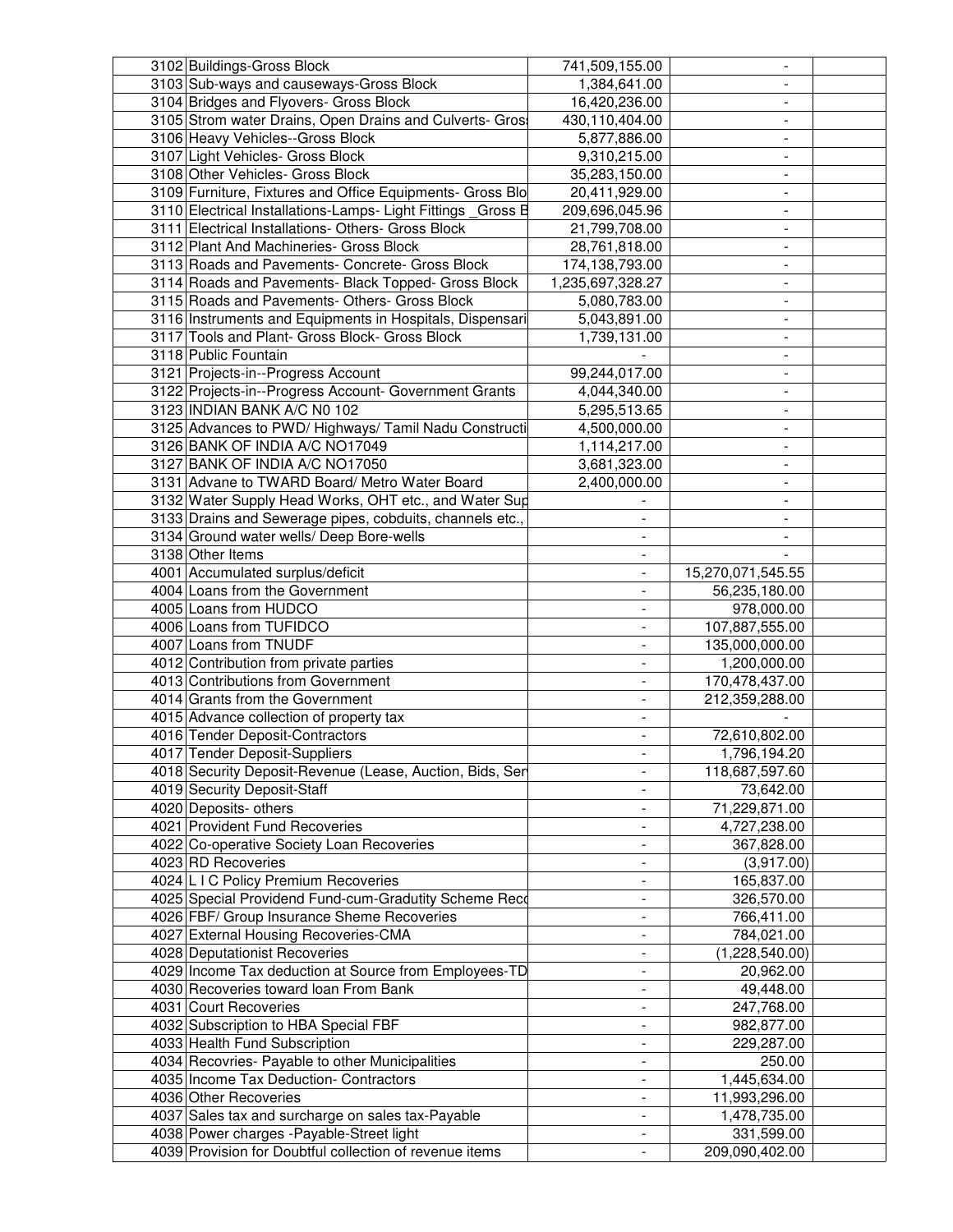| 1011<br>Payble<br>$\sim$<br>⊢ ۱۲۰۰<br>ərv<br>$\overline{\phantom{a}}$<br>. . | - | $-0.00$<br>aa<br>.<br>. |  |
|------------------------------------------------------------------------------|---|-------------------------|--|
|                                                                              |   |                         |  |